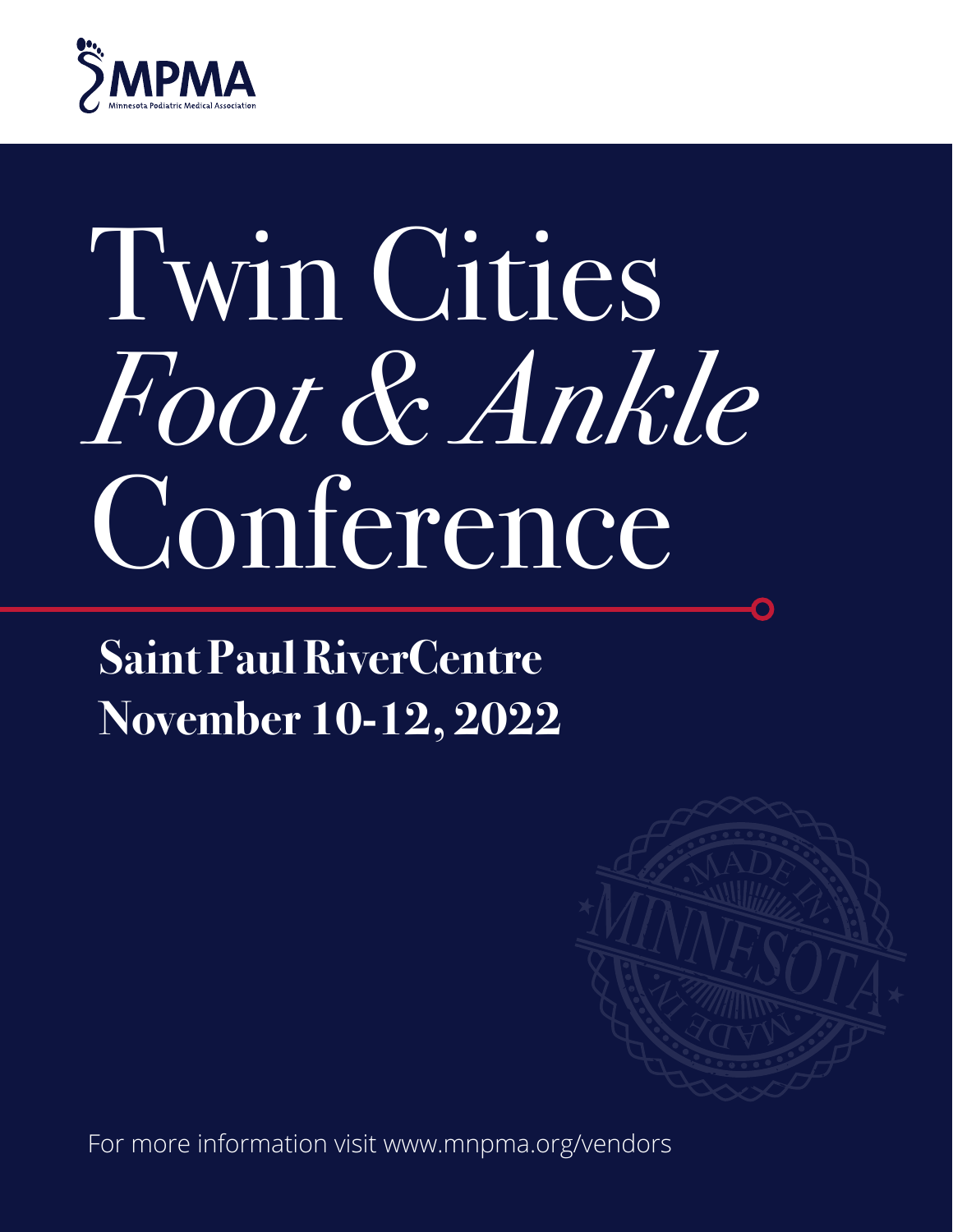

Dear Industry Member:

It is our pleasure to invite you to participate in the Twin Cities Foot & Ankle Conference this year on November 10-12, 2022 at the Saint Paul RiverCentre. Our conference has been recognized as one of the premiere state meetings attracting over 200 DPMs at one event.

Exhibiting at the Twin Cities Foot & Ankle Conference is your opportunity to increase your company's visibility and build solid business relationships with leaders and decision-makers in not only the Minnesota podiatric medical community, but Wisconsin, Illinois, Iowa, and the Dakotas as well. Exhibit space sells out quickly, so we encourage you to register soon. Booths are assigned on a first come, first assigned basis.

Distinguish yourself from your competition and generate leads through targeted exposure by becoming a sponsor or offering a workshop or cadaver lab at the conference. You can also support our educational programming by providing a grant to enhance scientific knowledge and professional skills of attendees. Back by popular demand, are the fireside chat and breakfast/lunch and learn sponsorships this year offering premium visibility to physicians.

The information in this prospectus outlines the many opportunities available at the Twin Cites Foot & Ankle Conference for industry. Our extended breaks allow the physicians to have meaningful exchanges with industry. Attendees are incentivized to visit the vendors throughout the conference to win a variety of prize drawings that we offer.

Should you have any questions please contact us at 651-395-7994 or info@mnpma.org. We look forward to the opportunity to partner with you at the 2022 Twin Cities Foot & Ankle Conference.

Kyle Abben, DPM, FACFAS Scientific Committee Chairman Marit Sivertson, JD Executive Director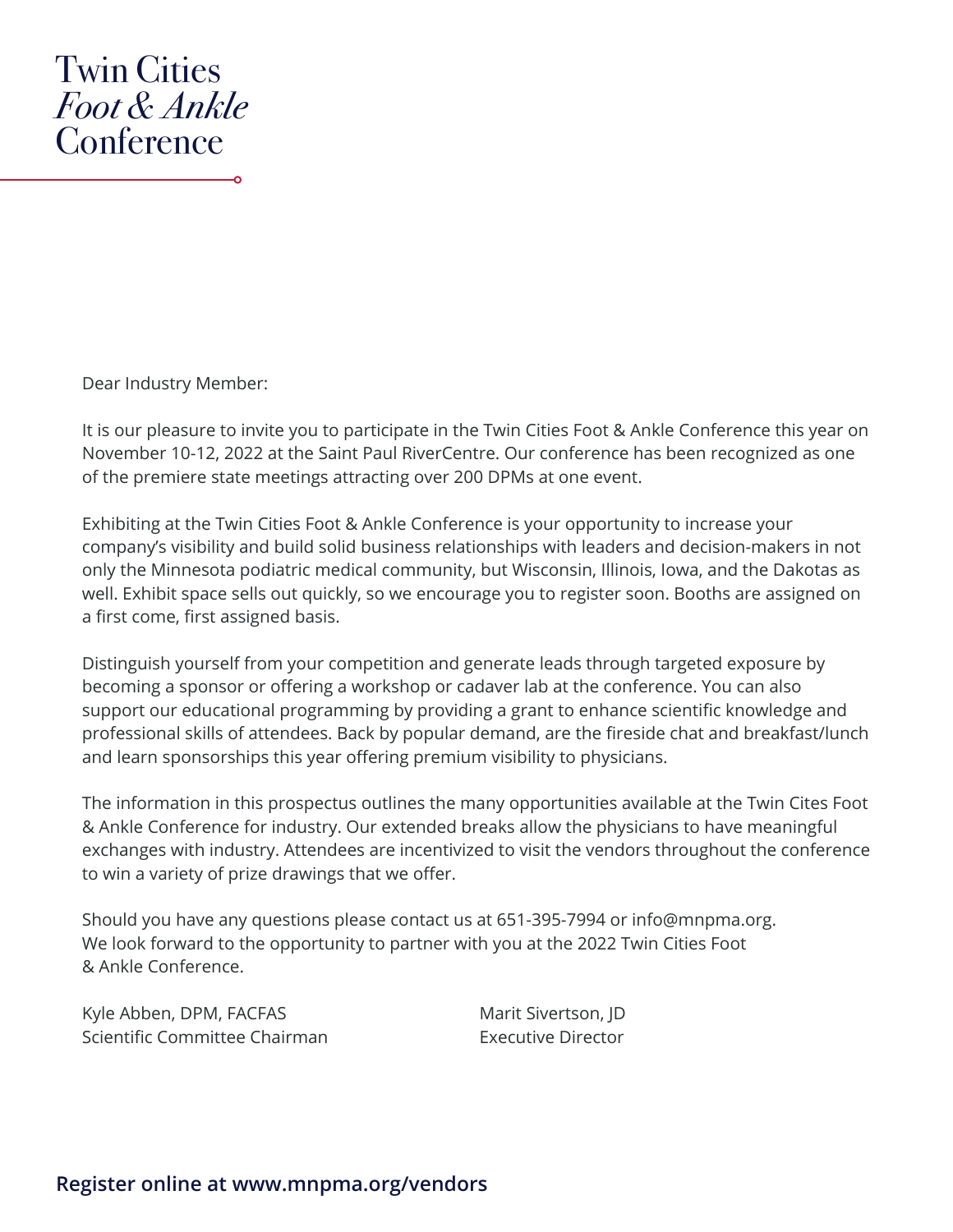### CONFERENCE LAYOUT

 $\overline{\Omega}$ 



Twin Cities *Foot & Ankle* **Conference**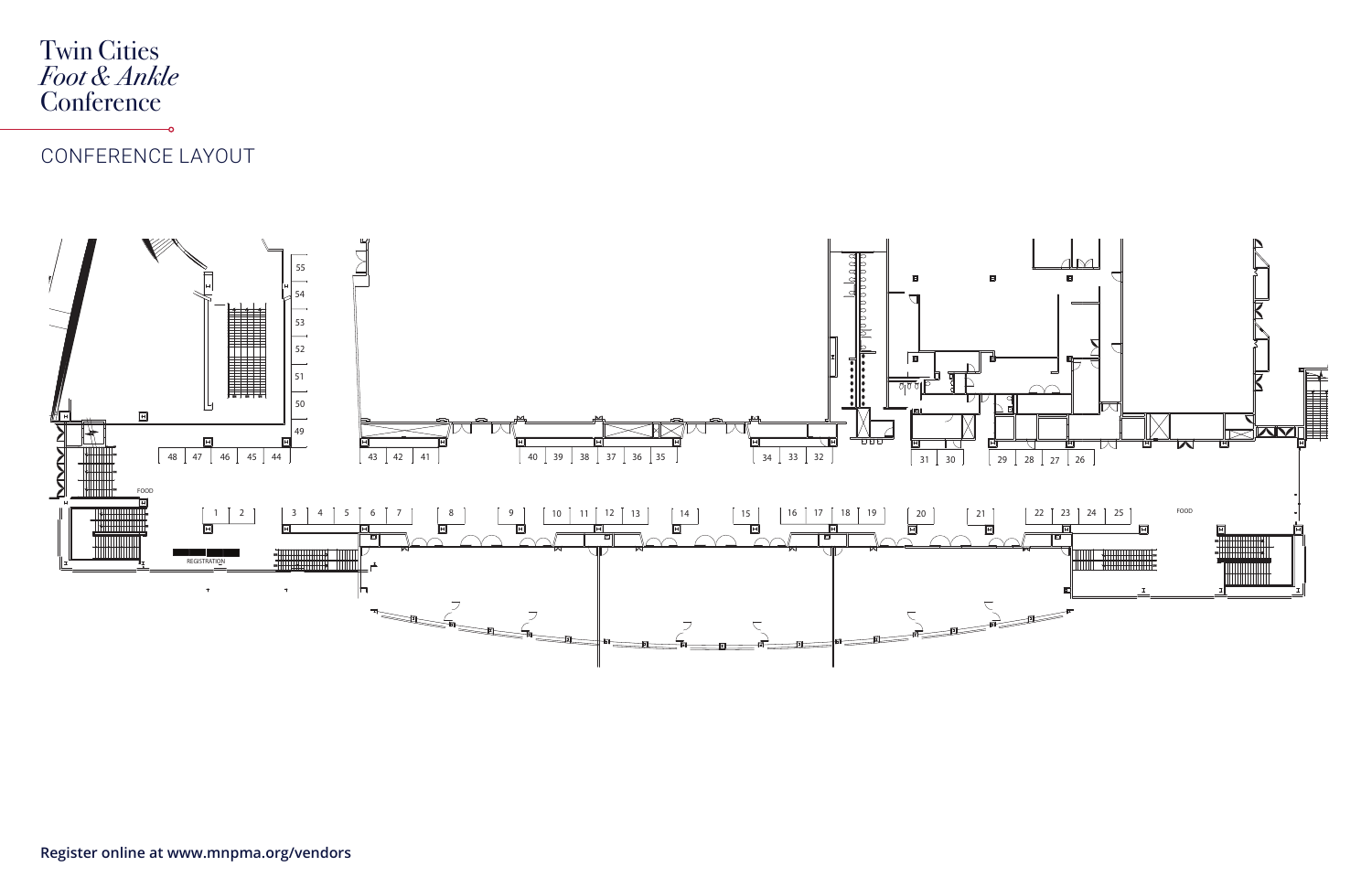### **Exhibit Booth**

Exhibit space is 6'x 10' and includes a 8' skirted table with two chairs, pipe, drape, and pre-and-post conference attendee lists. Space is assigned on a first, come first assigned basis with priority premiere exhibit space given to corporate members and sponsors. The fee does not include breakfast or lunch. **\$1,900 (add \$100 for electricity)**

#### **Sponsorship Opportunities**

#### **THURSDAY EVENING FIRESIDE CHAT FOOD & BEVERAGE SPONSOR - \$6,000**

Be the only exhibit booth at the conference on Thursday to market your products and/services to attendees. Company will be recognized as the sole sponsor of the open bar and buffet dinner on Thursday evening for the fireside chat and case review attended by over 200 podiatric physicians and surgeons. Sponsorship will be promoted on the mobile app.

#### **BADGE HOLDERS/CONFERENCE BAGS — \$1,500**

Be the first and most consistent company seen by meeting attendees. Attendees will wear or carry your logo throughout the conference. Conference bag sponsors may insert one marketing piece in the bag.

#### **FRIDAY EVENING RESIDENT PRESENTATION FOOD & BEVERAGE SPONSOR - \$1,500**

Company will be recognized as the sole sponsor of the open bar and appetizers during the resident presentations on Friday evening. Sponsorship will be promoted on the mobile app.

#### **BOARD OF DIRECTORS DINNER — \$1,000**

Welcome board members to the conference by sponsoring the annual MPMA Board of Director's dinner on Wednesday night at 6:00 p.m. Sponsorship includes a 15 minute presentation to all board members during the dinner, and recognition in the meeting agenda. Sponsor may include promotional material on the table.

#### **DONATE VISIT THE VENDOR GAME PRIZES!**

You will announce the winner of your prize in the ballroom at the end of the day. A sign will be displayed next to your prize at the prize table acknowledging your donation. **Contact MPMA if you are interested in donating a prize.** 

#### **IN-BOOTH FOOD OR BEVERAGE STATION - \$1,000 + Food/ Beverage Costs (limit 3 per day)**

Be the most sought-after booth to visit at the conference! Host a mimosa, bloody mary, or coffee bar or serve warm chocolatechip cookies or other treats at your booth. Sponsorship will be promoted on the mobile app.

#### **PENS AND NOTEPADS - \$500**

Market your company and increase its visibility by sponsoring the conference pens or notepads received by all attendees.

#### **CONFERENCE BAG INSERT — \$250**

Promote your company by supplying a promotional item to be placed in the official Twin Cities Foot & Ankle Conference attendee bags.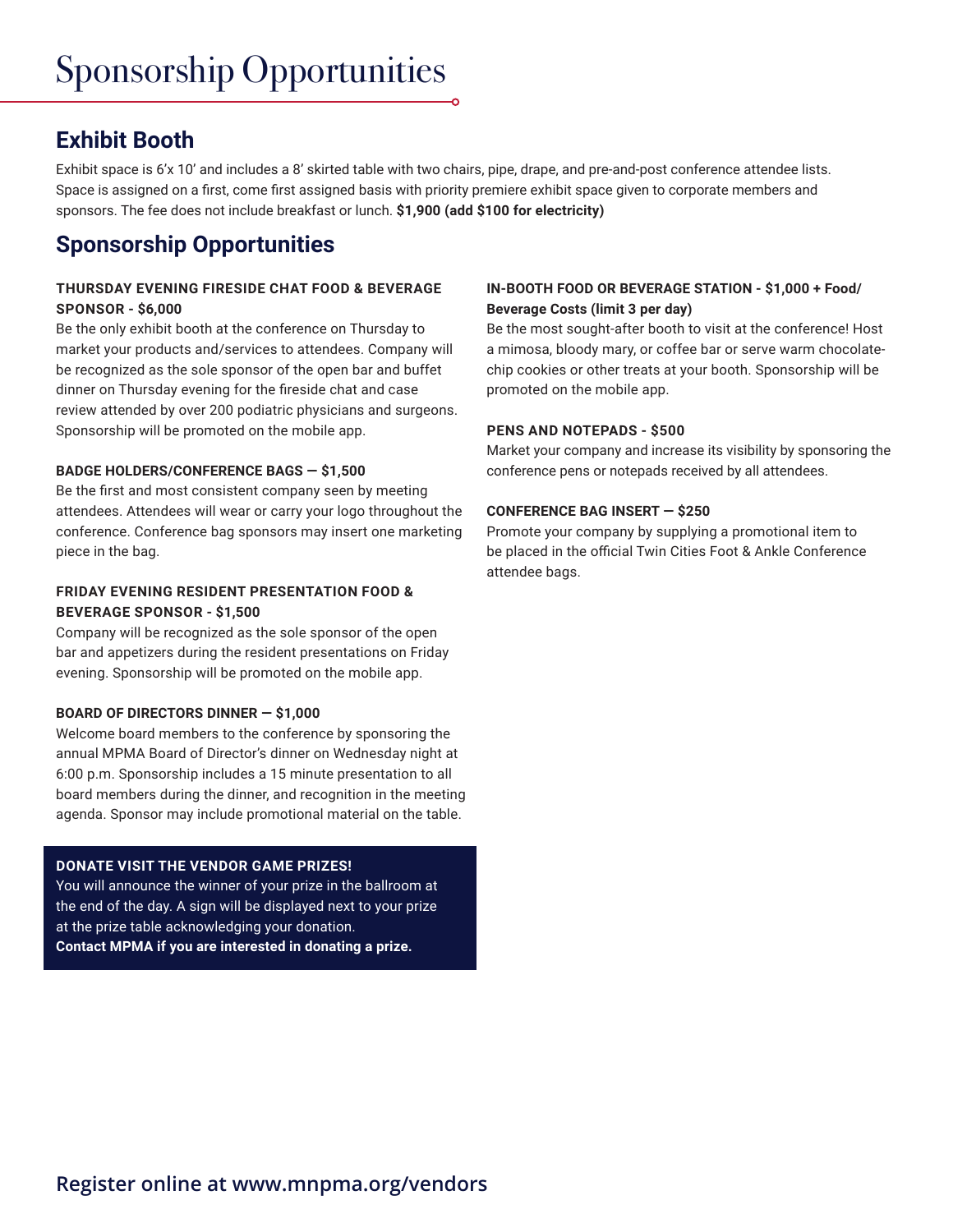# **Interested in Supporting Our Education?**

### Provide an Educational Grant

Educational grants are utilized as a means of enhancing scientific knowledge, professional skills, medical advancement, and delivery of effective health care for the benefit of patients. They are approved and utilized at the sole discretion of the Minnesota Podiatric Medical Association for continuing education activities and comply with Council on Podiatric Medical Education (CPME) guidelines. Grant supporters are recognized in the on-site program guide and mobile conference app.

Educational grants are negotiated on an individual basis and support the following sessions:

- Workshops
- Cadaver Labs
- General Sessions
- Breakfast and Learns
- Lunch and Learns

Contact MPMA to discuss these opportunities!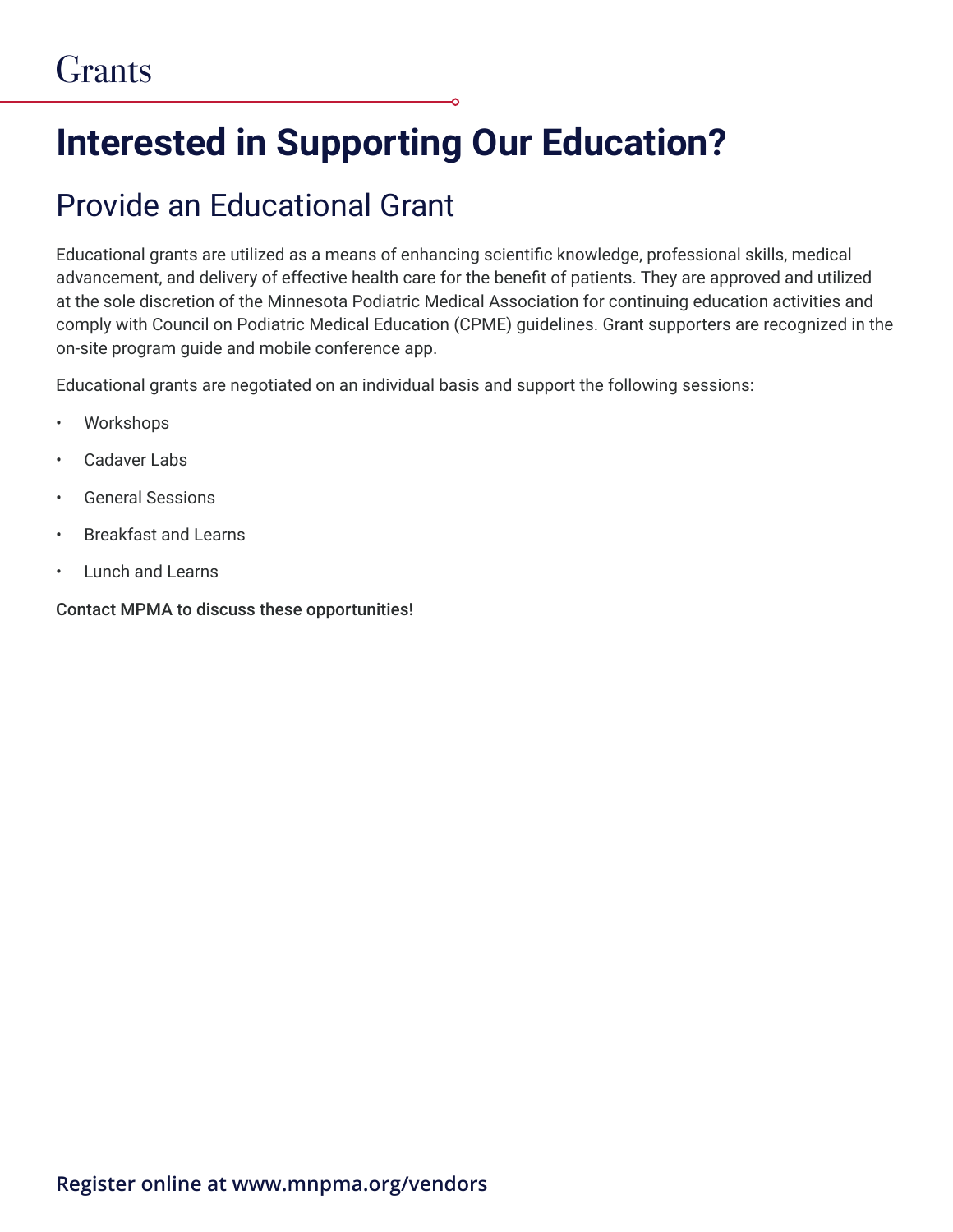# Corporate Membership Program

MPMA extends to industry the opportunity to benefit from the association's leadership, standing, and organization by taking advantage of corporate membership. As a MPMA corporate member you will benefit from the specific advantages offered in our corporate membership program and your position in the healthcare marketplace will be strengthened. Corporate members have unparalleled access to podiatrists in Minnesota. Supporting podiatric medicine and surgery increases your credibility and positions you as a leader in your product or service area. Industry plays a significant role in the advancement of the practice of the profession. We have much to gain by working together to support Minnesota's podiatric physicians and surgeons.

**Features Silver** Membership (\$2,500/year) Gold Membership (\$5,000/year) Platinum Membership (\$10,000/year) Membership mailing list including contact information  $\|\cdot\|$ Unlimited Access Advertisement space in MPMA's monthly e-blasts Subscription to MPMA's monthly e-blasts Half-off exhibit booth at the annual conference the state of the state of the state of the state of the state of the state of the state of the state of the state of the state of the state of the state of the state of the s Upgraded Below Recognition as a corporate member on MPMA's website, including description and logo  $\checkmark$ Silver Member Distinction  $\checkmark$ Gold Member Distinction  $\checkmark$ Platinum Member Distinction Link to your website from MPMA's website Conference bag insert at the annual conference 1 Insert  $\checkmark$ 2 Inserts  $\checkmark$ 2 Inserts Company profile in one of MPMA's monthly e-blasts Plus a Video Clip Complimentary premier exhibit booth at the annual conference Recognition as sole sponsor of a refreshment break at the annual conference Speaking, workshop, or cadaver lab opportunity at the annual conference Two coordinated social media posts

*\*All of the packages below can be tailored to fit your specific needs. Please contact MPMA for more information.*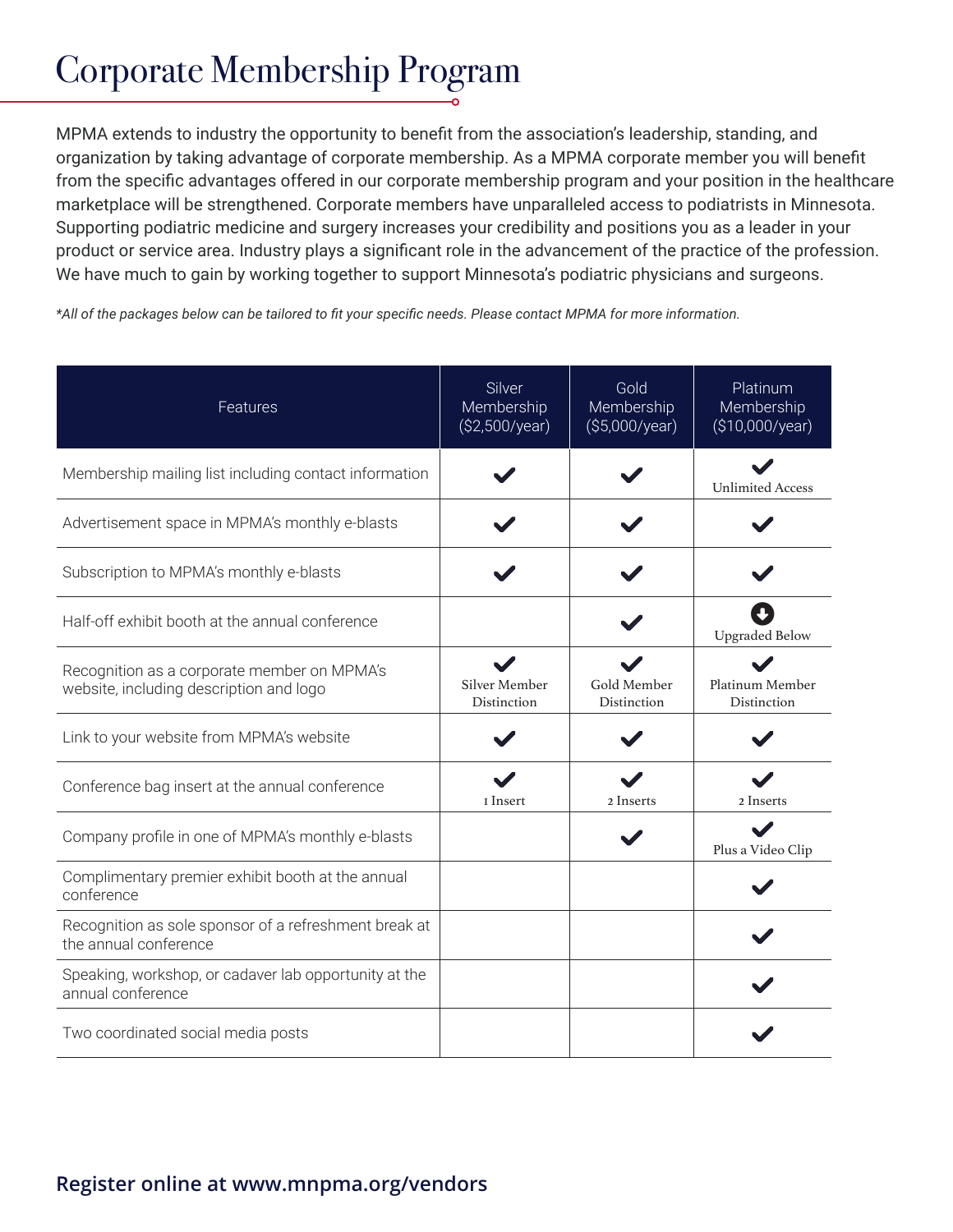## Vendor Information

#### **Addresses**

RiverCentre Physical Location 175 West Kellogg Boulevard St. Paul, MN 55102 (Do not ship freight to this address)

RiverCentre Parking Ramp 150 West Kellogg Boulevard St. Paul, MN 55102 (Across from the RiverCentre, connected via skyway)

#### **Exhibit Space**

Exhibit space is 6' x 10' and includes a 8' skirted table with two chairs, pipe, drape, and pre-and-post conference attendee lists.

#### **Exhibitor Services Kit**

Minnesota Podiatric Medical Association has contracted with Chrom Expo Services. See the Exhibitor Services Kit at www.mnpma.org/vendors for important information, including setup/take-down timing, shipments, and more.

#### **Booth Assignments**

Booths are assigned on a first come, first assigned basis. Preference is given to corporate members and sponsors. Every effort will be made to not place you next to, or across from a competitor, but no guarantees can be made. Booth assignments are subject to change at any time in the sole and absolute discretion of the MPMA.

#### **Hotel**

Minnesota Podiatric Medical Association has reserved a block of rooms at the Saint Paul Hotel, which is conveniently located a block away from the Saint Paul RiverCentre where the conference will be held.

Address: 350 Market Street, Saint Paul, MN 55102

Discounted rate: \$159/night + tax

- Call 800-292-9292 and reference Minnesota Podiatric Medical Association
- Visit www.saintpaulhotel.com, select your arrival and departure dates, and enter 110421TCFA as the group/block code

*Reservations must be made by October 21, 2022 to secure the discounted rate.*

Vendors are required to book their hotel stay at the Saint Paul Hotel under the Minnesota Podiatric Medical Association room block. **No exceptions.** A violation of the requirement will result in exhibit and/or sponsorship forfeiture and prohibition from participating in future MPMA events.

#### **Food and Beverages**

Headwaters Café is conveniently located on the street level of the RiverCentre, which is one level down from the ballroom level where you will be exhibiting. The café is typically open Monday through Friday from 7:30 AM to 2:30 PM. The Headwaters Café features specialty coffees, pastries, and fruit, along with breakfast and lunch service.

Bite-size wrapped candies may be given out at your table. However, candies larger than bite-size may not be distributed. Bottled and canned beverages, food items, snacks, along with other drinkable/edible items may not be distributed by exhibitors within the complex. If you would like to arrange for food and beverage service, you may do so through a sponsorship with MPMA.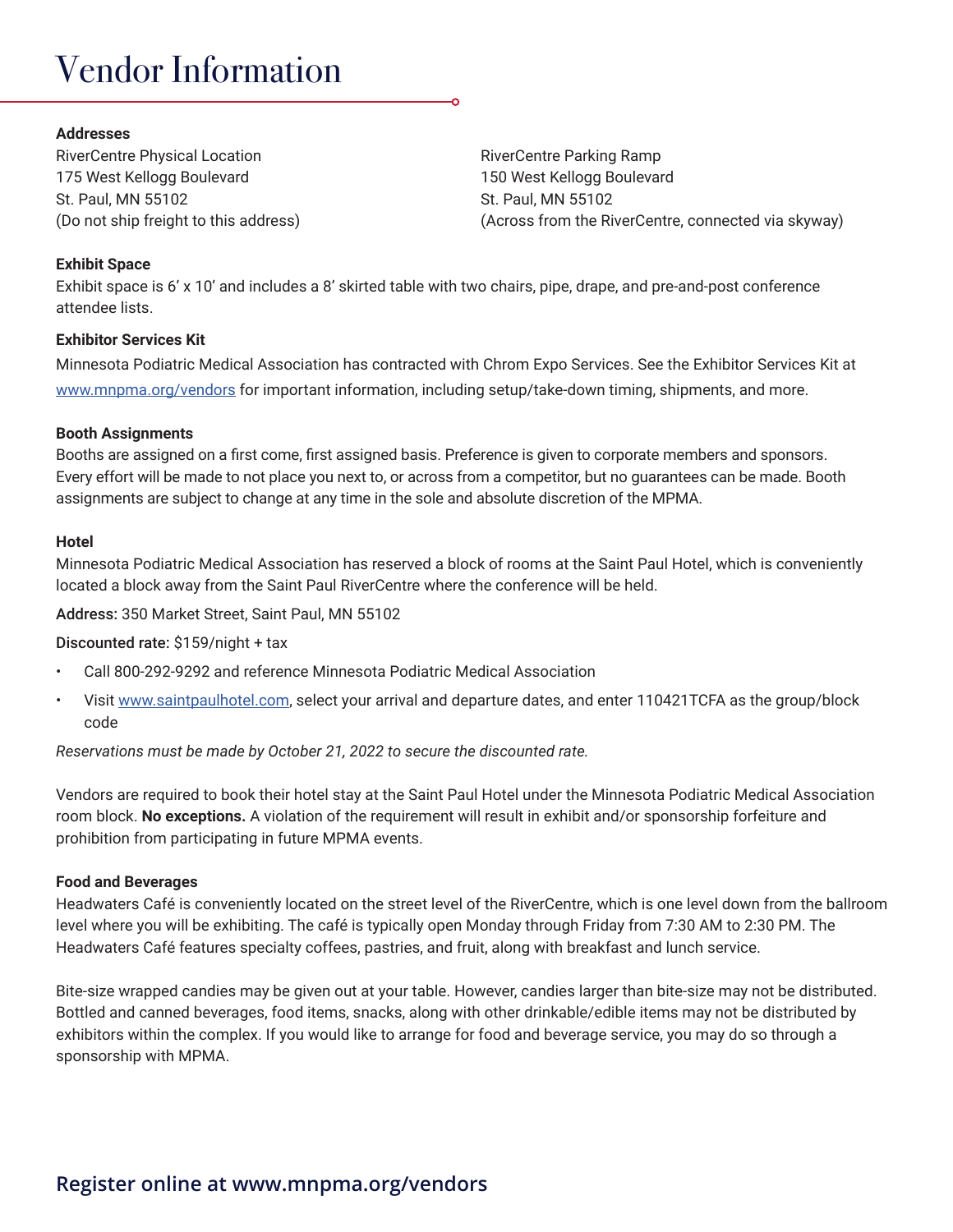# Tentative Exhibit Schedule

We have designated 45 minute breaks for attendees to visit exhibitors as follows:

Friday: 9:45am-10:30am and 3:00pm-3:45pm Saturday: 9:45am-10:30am

Attendees do visit the exhibit booths throughout the day so we encourage you to have a representative at your booth all day on Friday and Saturday.

ö

#### **Friday, November 11**

#### **Saturday, November 12**

| $6:30 - 7:00$ a.m.   | Registration            | $6:30 - 7:00$ a.m.  | Registration                       |
|----------------------|-------------------------|---------------------|------------------------------------|
| $7:00 - 9:45$ a.m.   | Lectures                | $7:00 - 9:45$ a.m.  | Lectures                           |
| $9:45 - 10:30$ a.m.  | <b>Visit Exhibitors</b> | $9:45 - 10:30$ a.m. | Last break to visit exhibit booths |
| $10:30 - 12:00$ p.m. | Lectures                | 10:30 - 12:00 p.m.  | Lectures                           |
| $12:00 - 1:00$ p.m.  | Lunch/Lecture           | $12:00 - 1:00$ p.m. | Lunch/Lecture                      |
| $1:00 - 3:00$ p.m.   | Lectures                | $1:00 - 2:15$ p.m.  | Lectures                           |
| $3:00 - 3:45$ p.m.   | <b>Visit Exhibitors</b> |                     |                                    |
| $3:45 - 6:00$ p.m.   | Lectures                |                     |                                    |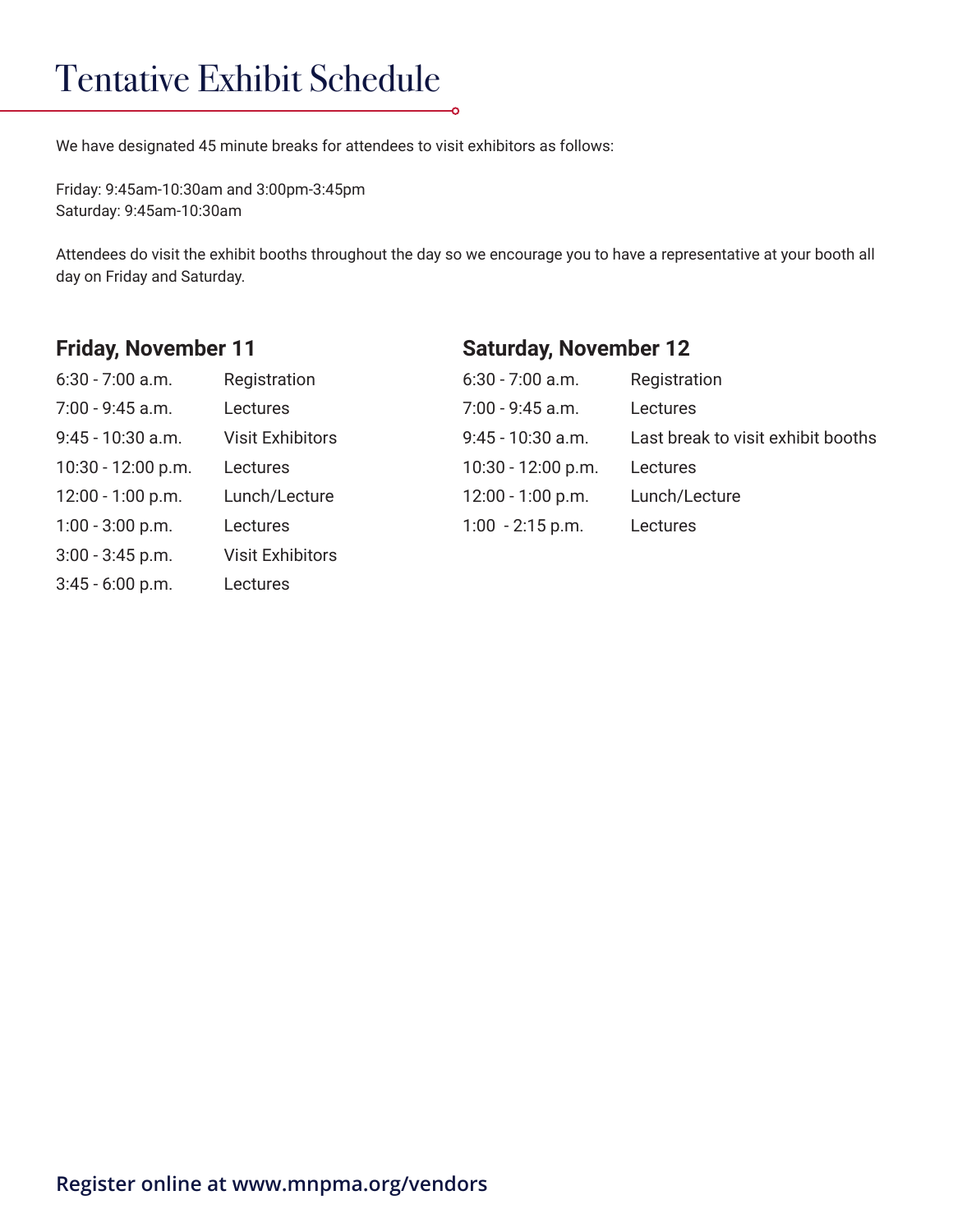#### **Hotel Reservations**

Exhibitors and sponsors who need hotel accommodations must book at the Saint Paul Hotel under the Twin Cities Foot & Ankle Conference room block. Any representative or company who violates this requirement will forfeit their exhibit space and/or sponsorship and will not be allowed to participate in future MPMA conferences or events.

#### **Products/Services Exhibited**

Products or services exhibited or referred to must be those related to the interests and educational values of the Minnesota Podiatric Medical Association ("MPMA") and normally manufactured or supplied by the Exhibitor. Exhibitor may exhibit only those products/ services approved by the MPMA. The MPMA may refuse to accept the Application of any company or person whose display of goods or services is not compatible, in the sole opinion of the MPMA, with the general character and objectives of the MPMA.

#### **Terms of Payment**

Exhibit space is not reserved until payment is received in full by the MPMA. Exhibit space cancelled on or before October 1, 2022 will be refunded all but \$200.00 of the exhibit space fee paid. No refunds will be processed after October 1, 2022. No exceptions. Cancellations must be made by email to the MPMA at info@mnpma.org. Refunds will not be issued to no shows.

#### **Non-Compete**

Exhibitors and sponsors are prohibited from scheduling receptions, dinners, hospitality suites, social functions, product demonstrations, technical seminars, training sessions or other events for individuals attending the Twin Cities Foot & Ankle Conference from November 10, 2022 at 12:00 a.m. to November 12, 2022 at 3:00 p.m. without the written consent of the MPMA. Exhibitors and Sponsors must send their request by email to the MPMA at info@mnpma.org. The MPMA has sole and absolute discretion to deny any such written request.

#### **FDA Regulations**

Exhibitors shall comply with all applicable Food and Drug Administration (FDA) regulations, including, without limitation, FDA restrictions on the promotion of investigational and preapproved drugs and devices and the FDA prohibition on promoting approved drugs and devices for unapproved uses. Any product not FDA-approved for a particular use or not commercially available in the US may be exhibited only if accompanied by easily visible signs indicating the status of the product.

#### **Liability**

The Exhibitor hereby assumes responsibility and agrees to indemnify and defend the MPMA, its officers, members, independent contractors, or staff, and the Saint Paul RiverCentre, its respective officers, owners, agents, members, employees, affiliates, parents, insurers, predecessors, successors, or assigns, against claims or expenses arising out of the use of the exhibition premises, unless the damage or injury is due solely to the willful misconduct of the MPMA or the Saint Paul RiverCentre. The Exhibitor further waives any and all rights it may have against the MPMA and its respective directors, officers, members, agents, employees, independent contractors and successors, and releases and discharges them from any claim relating to Exhibitor's occupancy and use of the exhibit area, or any part thereof.

#### **Insurance**

All property of the Exhibitor is understood to remain under its custody and control in transit to and from and within the confines of the exhibit area. The MPMA and the Saint Paul RiverCentre do not provide insurance covering Exhibitor's property, and Exhibitor expressly waives and releases any claim or demand it may have against them by reason of any damage to or loss of property of the Exhibitor.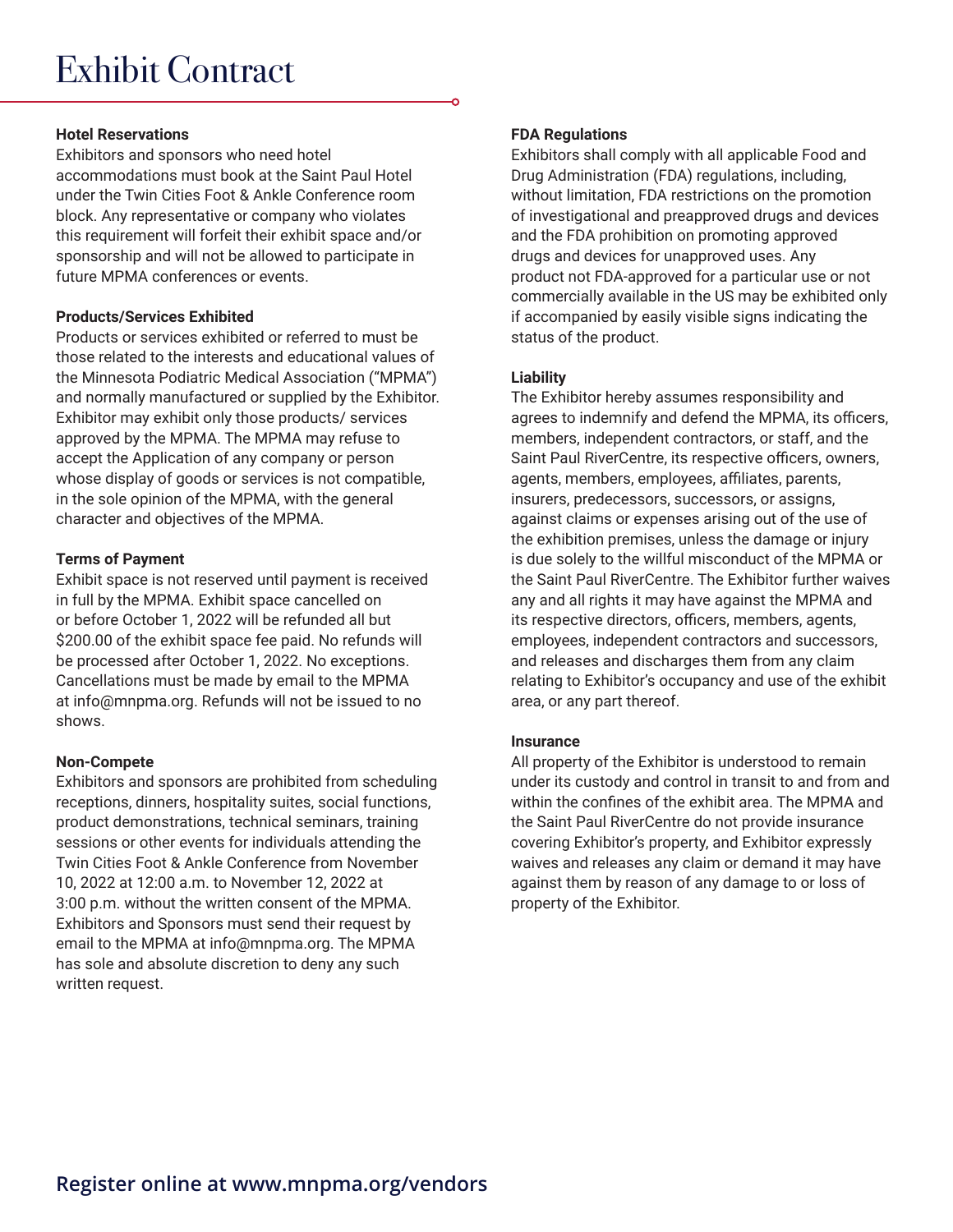#### **Cancellation**

In the event the Conference shall be canceled for any reason whatsoever, then and thereupon the contract for exhibit space with Exhibitor shall be terminated. In such case, the Exhibitor shall waive all damages and claims for damages and agrees that the sole liability of the MPMA will be to return to the Exhibitor their space payment on a pro rata basis after deduction of all conference related costs and expenses incurred by the MPMA through the date of cancellation, in addition to an administrative fee, and overhead charges.

#### **Other Regulations**

The MPMA shall have the sole authority to interpret and enforce all Rules and Regulations governing Exhibitors at the Conference. Any and all matters not specifically covered herein are subject to decision by the MPMA. These Rules and Regulations may be amended at any time by the MPMA upon written notice to all Exhibitors. Each Exhibitor expressly agrees to be bound by the Rules and Regulations set forth herein and by any amendments thereto adopted by the MPMA from time to time. Any Exhibitor or Exhibitor representative who, in the sole discretion of the MPMA, conducts itself unethically may immediately be dismissed from the conference without refund or other appeal.

#### **Violation of Rules**

Any violation of these Rules and Regulations by Exhibitor may, in the MPMA's sole discretion, result in denial of access to the exhibit area, denial of exhibit space installation, closing or removal of the Exhibitor's exhibit space, and/or prohibition on future participation in the Conference. In the event Exhibitor violates the Rules and Regulations and is prohibited from continued use of the exhibit space, Exhibitor's exhibit space fee, or any portion of it, is nonrefundable.

#### **Applicable Laws**

This contract shall be governed by the laws of the State of Minnesota. Exhibitor shall abide by these Rules and Regulations, as well as any rules or regulations of the venue, and all applicable local, state, and federal laws or other laws, rules and regulations.

#### **Severability**

Should any part of this contract be found by a court of law to be void, unconstitutional, or unenforceable, the remaining provisions shall remain in full force and effect.